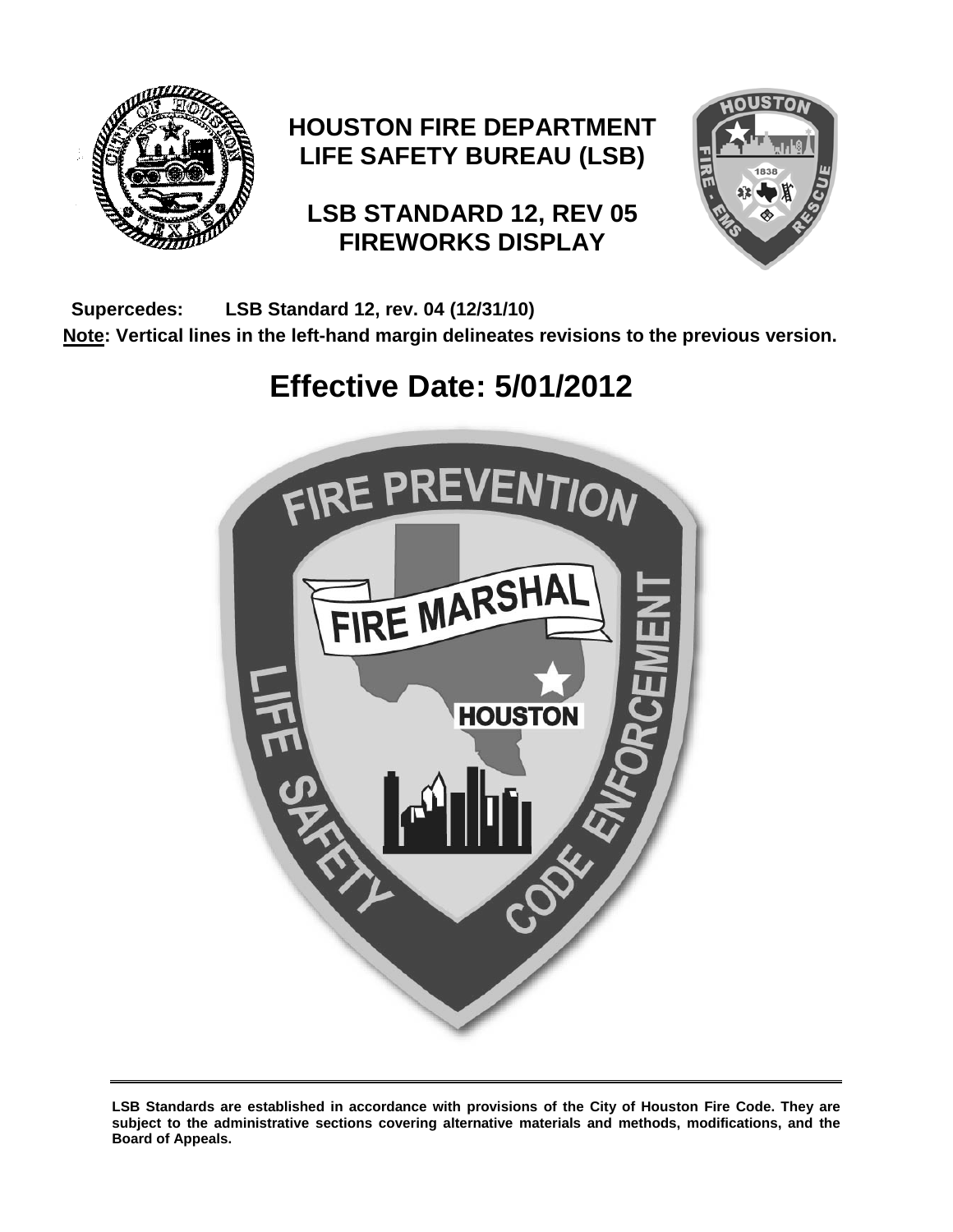# **TABLE OF CONTENTS**

| 12.2.5 Pyrotechnic Operator; Pyrotechnics Special Effects Operator; Flame Effects |  |
|-----------------------------------------------------------------------------------|--|
|                                                                                   |  |
|                                                                                   |  |
|                                                                                   |  |
|                                                                                   |  |
|                                                                                   |  |
|                                                                                   |  |
|                                                                                   |  |
|                                                                                   |  |
|                                                                                   |  |
|                                                                                   |  |
|                                                                                   |  |
|                                                                                   |  |
|                                                                                   |  |
|                                                                                   |  |
|                                                                                   |  |
|                                                                                   |  |
|                                                                                   |  |
|                                                                                   |  |
|                                                                                   |  |
|                                                                                   |  |
|                                                                                   |  |
|                                                                                   |  |
|                                                                                   |  |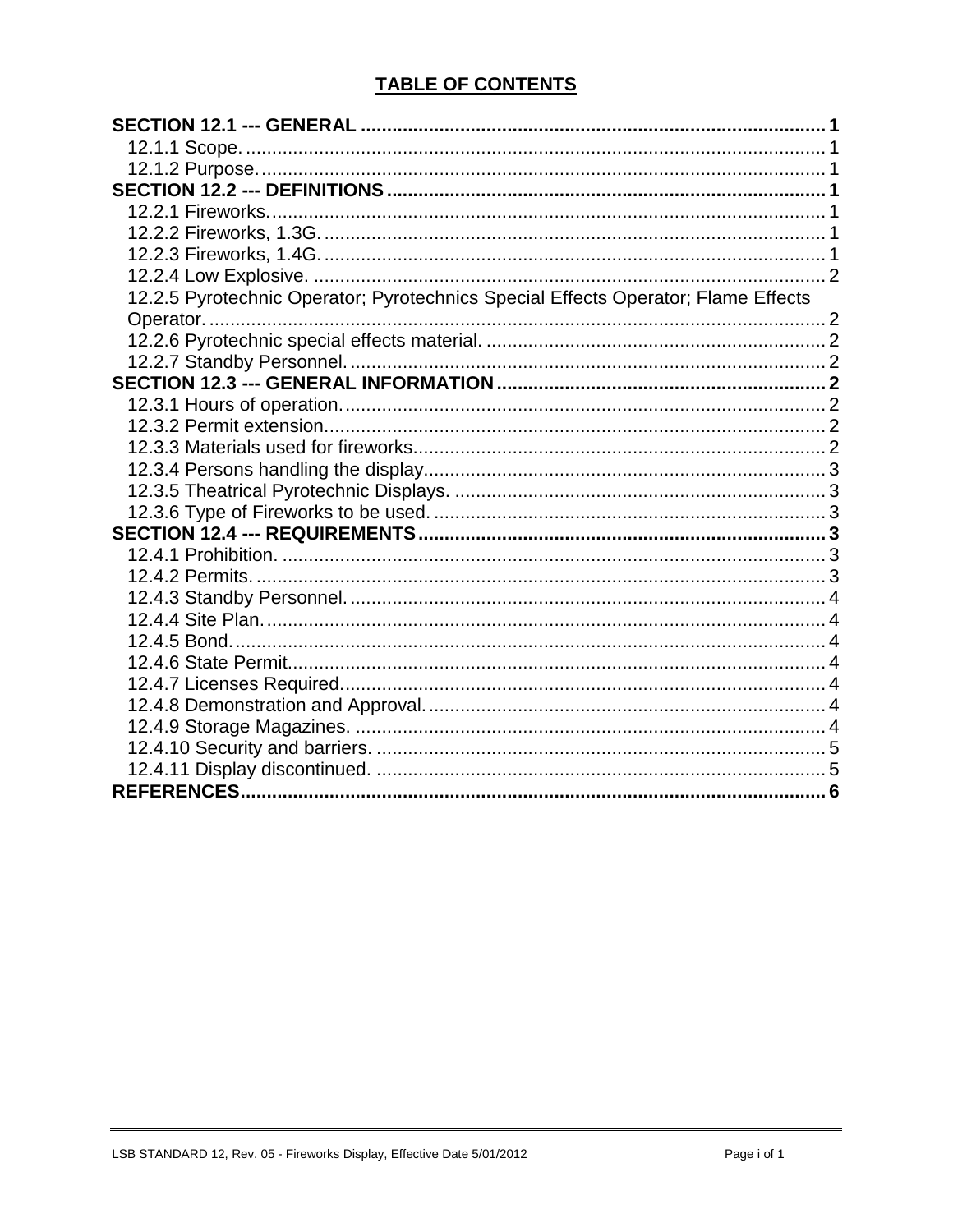#### **LSB STANDARD 12 rev. 05 FIREWORKS DISPLAY**

# <span id="page-2-0"></span>**SECTION 12.1 --- GENERAL**

#### <span id="page-2-1"></span>**12.1.1 Scope.**

Fireworks displays within the City of Houston shall be in accordance with the *Fire Code* and this standard.

#### <span id="page-2-2"></span>**12.1.2 Purpose.**

This standard shall provide guidelines for Pyrotechnic Operators and Inspectors in the use and setting up of indoor and outdoor Fireworks Displays. Displays may be either aerial or non-aerial displays.

#### <span id="page-2-3"></span>**SECTION 12.2 --- DEFINITIONS**

#### <span id="page-2-4"></span>**12.2.1 Fireworks.**

Fireworks are a combustible or explosive composition, or any substance, combination of substances, or device prepared for the purpose of producing a visible or audible effect by combustion, explosion, deflagration or detonation. Fireworks include but are not limited to: blank cartridges, toy pistols, toy cannons, toy canes, or toy guns, in which explosives are used; firecrackers, torpedoes, sky-rockets, Roman candles, sparklers, or other devices of like construction; any devices containing an explosive or flammable compound; or any tablet or other device containing an explosive substance. Fireworks do not include auto flares; paper caps containing an average of 0.25 grains of explosive content per cap or less; and toy pistols, toy canes, toy guns, or other devices for use of such caps.

#### <span id="page-2-5"></span>**12.2.2 Fireworks, 1.3G.**

"Fireworks 1.3G" means a large fireworks device:

(A) Primarily designed to produce visible or audible effects by combustion,

deflagration, or detonation; and

(B) Classified as a 1.3G explosive by the department in 49 C.F.R. Part 173 (1996).

# <span id="page-2-6"></span>**12.2.3 Fireworks, 1.4G.**

"Fireworks 1.4G" means a small fireworks device:

(A) Primarily designed to produce visible or audible effects by combustion, deflagration, or detonation;

(B) That complies with the construction, labeling, and chemical composition requirements of the United States Consumer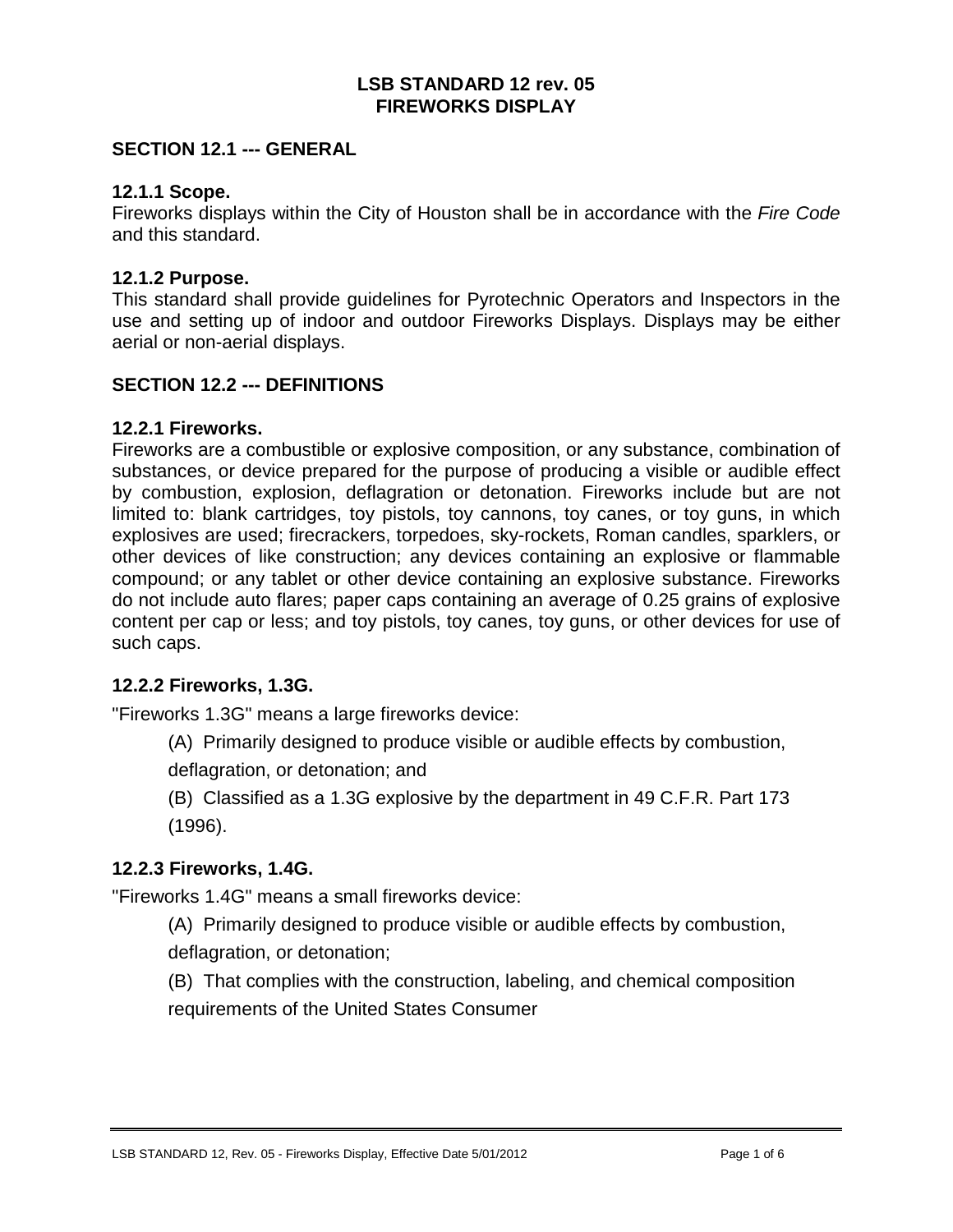# <span id="page-3-0"></span>**12.2.4 Low Explosive.**

"Low Explosive", is explosive material, which will burn or deflagrate when ignited. It is characterized by a reaction rate that is less than the speed of sound. Examples of low explosives are black powder, safety fuse, igniters, igniter cord; fuse lighters; 1.3G fireworks; 1.3G composite solid propellants and fireworks defined as 1.4G Explosives, as defined by the DOTn.

# <span id="page-3-1"></span>**12.2.5 Pyrotechnic Operator; Pyrotechnics Special Effects Operator; Flame Effects Operator.**

A Pyrotechnic Operator, Pyrotechnics Special Effects Operator or a Flame Effects Operator, respectively, are individual(s) approved by the Fire Marshal to be responsible for pyrotechnics, pyrotechnic special effects material, flame effects or any combination thereof, and holds an appropriate and current State of Texas License, issued by the Texas Department of Insurance, in that respective discipline(s).

# <span id="page-3-2"></span>**12.2.6 Pyrotechnic special effects material.**

Pyrotechnic special effects material is a low explosive material other than detonating cord, commonly used in motion picture, television, theatrical, or group entertainment production for which a permit from the Fire Marshal is required for use or storage.

# <span id="page-3-3"></span>**12.2.7 Standby Personnel.**

Standby personnel shall be fire inspectors, as certified by the Texas Commission on Fire Protection, who are current members of the Life Safety Bureau of the Houston Fire Department, and required by the Fire Marshal to perform standby duties at all fireworks events, as provided for in this standard.

# <span id="page-3-4"></span>**SECTION 12.3 --- GENERAL INFORMATION**

# <span id="page-3-5"></span>**12.3.1 Hours of operation.**

No aerial display authorized by this standard shall be commenced prior to the hour of 1:00 p.m. or later than 10:00 p.m. (*Exception***:** An authorized aerial display may commence at 1:00 p.m. through 12:00 a.m. on December  $31<sup>st</sup>$  and from 12:00 a.m. through 1:00 a.m. on January  $1<sup>st</sup>$  of any year.) Any display authorized by this standard shall be completed within one hour after the time of display is commenced and no permit shall authorize more than two displays in each twenty-four hour period.

# <span id="page-3-6"></span>**12.3.2 Permit extension.**

When a permit for fireworks display is issued it shall be for a period of time designated on the permit, but shall not exceed 14 days. The Code Official may authorize the permit to exceed 14 days, but not more than 180 days. The permit shall not be transferable.

# <span id="page-3-7"></span>**12.3.3 Materials used for fireworks.**

The material to be used for a fireworks display shall not be stored within the City of Houston, but shall be brought in on the day of the display and then shall be taken immediately to the place of display for further handling and storage.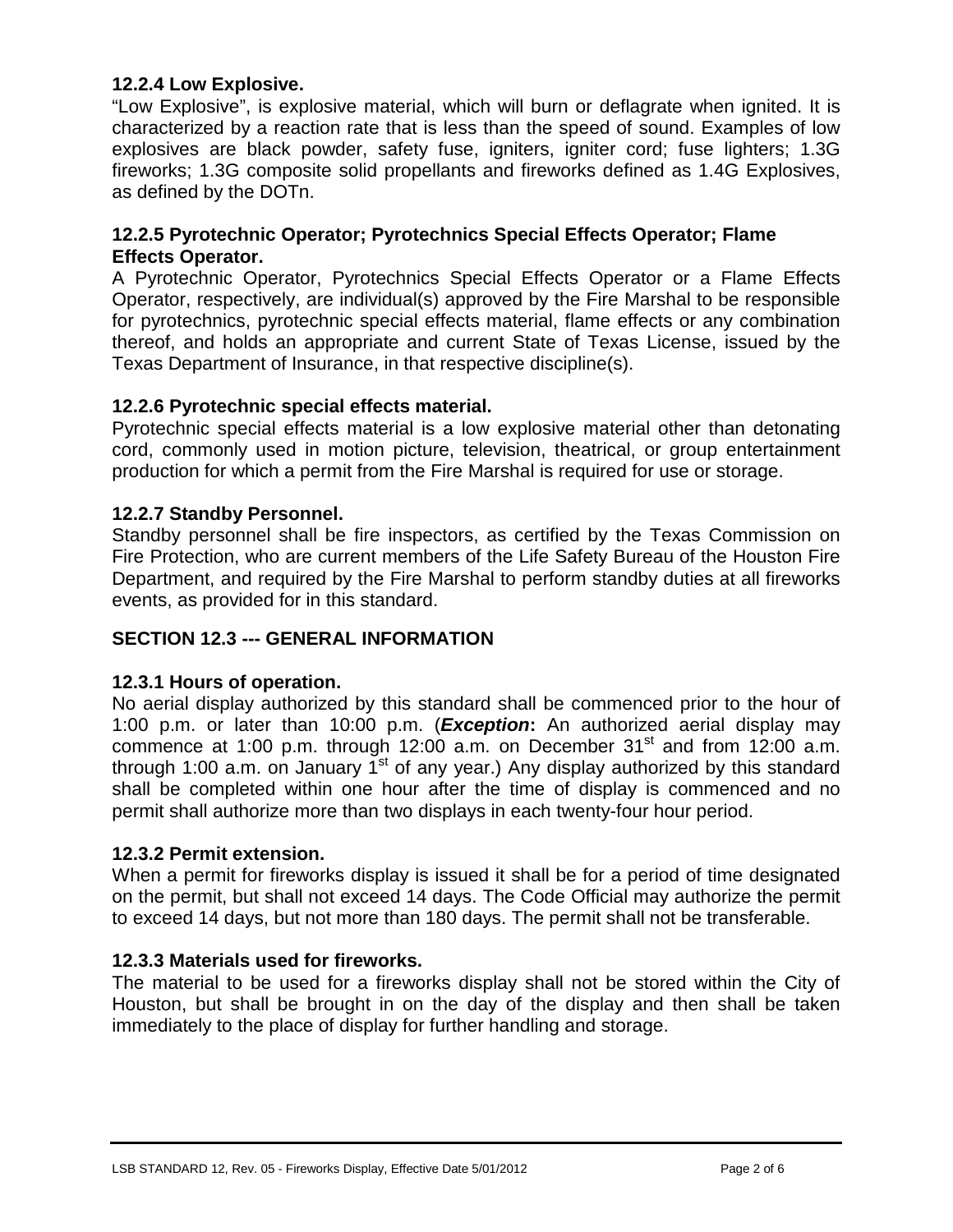# <span id="page-4-0"></span>**12.3.4 Persons handling the display.**

The person handling the display of fireworks shall meet all the requirements of the Texas Department of Insurance, *"Texas Occupations Code"*, Chapter 2154; the *"Texas Administrative Code"*, Title 28 and any other requirements as specified by the Fire Marshal.

# <span id="page-4-1"></span>**12.3.5 Theatrical Pyrotechnic Displays.**

Theatrical Pyrotechnic Displays shall require a permit and the presence of Standby Personnel. A copy of the plans indicating the exact placement of the pyrotechnic displays, and the distances from audience, stage props, scenery, curtains, performers and other items incidental to the theatrical performance, shall accompany each permit application. Exact type of pyrotechnic devices to be used shall be noted. This diagram shall indicate the points at which the pyrotechnic devices are located to be discharged, the fallout radius for each pyrotechnic device used in the performance and the lines behind which the audience shall be restrained. The determination of the necessity of Standby Personnel will be made by the Fire Marshal's Office. See Section 12.4.3.

# <span id="page-4-2"></span>**12.3.6 Type of Fireworks to be used.**

Only "1.4G" and 1.3G" are allowed to be used.

# <span id="page-4-3"></span>**SECTION 12.4 --- REQUIREMENTS**

# <span id="page-4-4"></span>**12.4.1 Prohibition.**

Possession, assembly, sale, purchase, transportation, storage, use, discharge, detonation and handling of fireworks, except for public display by a pyrotechnic operator, licensed in the state of Texas, and operating under an approved permit are prohibited within the City of Houston.

# <span id="page-4-5"></span>**12.4.2 Plans and Permits.**

Before the performance of any production, the permit applicant shall submit a plan and a list of proposed materials, for the use of pyrotechnics, to the Fire Marshal's Office. An application for a permit shall be submitted, along with the applicable permit fees, not less than 4 business days prior to event. A "*Deed Restriction and Law Compliance Affidavit"* shall be completed and submitted with the permit application. Permits shall be granted only to an approved pyrotechnic operator according to Section 12.2.5, of this Standard.

#### **Permit Office contact information for Pyrotechnic Permits and Standby Personnel is as follows:**

The Houston Permitting Center 1002 Washington Avenue Houston, Texas 77007 Hours of operation: 8:00 a.m. to 3:30 p.m. Central Time Monday through Friday Office phone (832)394-8811 To Email Customer Service Questions: [hfd.permitoffice@houstontx.gov](mailto:hfd.permitoffice@houstontx.gov) Link to City Wide Fee Schedule: [www.houstoncityfees.org](http://www.houstoncityfees.org/)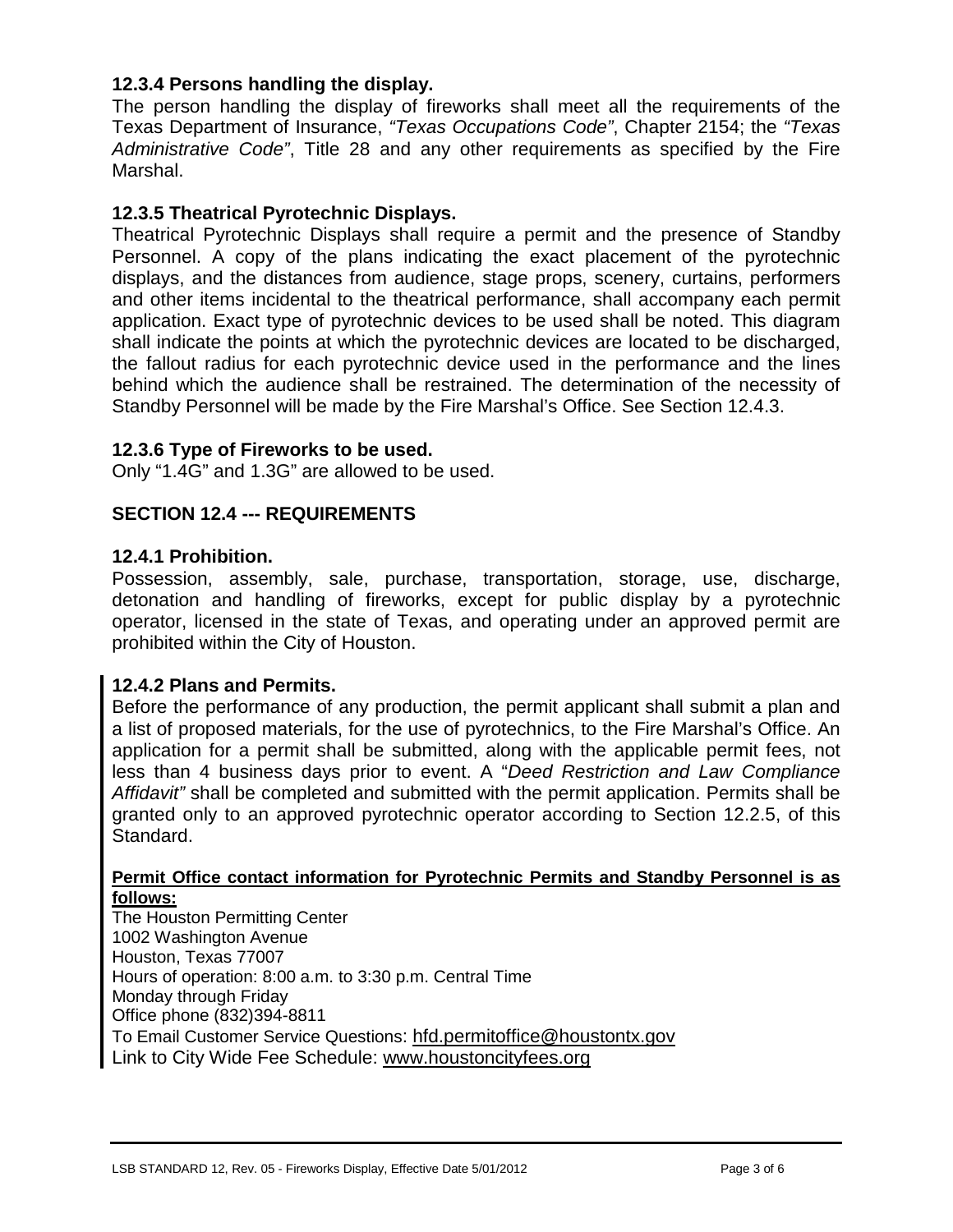# <span id="page-5-0"></span>**12.4.3 Standby Personnel.**

General requirements for Standby Personnel are as follows:

1) There shall be a minimum of two Standby Personnel for all aerial displays.

2) There shall be a minimum of one Standby Person for non-aerial (theatrical) displays, additional standby personnel may be required by the Code Official.

3) A minimum 4-hour fee shall accompany each Standby application for a standby inspector.

An additional per hour fee per Standby Inspector will be assessed for fire watches over the minimum of 4 hours. See Section 12.4.2, for Permit Office contact information concerning Standby Personnel.

#### <span id="page-5-1"></span>**12.4.4 Site Plan.**

A copy of the site plan showing the exact placement of launching site, distance to spectators, buildings, tents, fuel pumps, parking and other objects in the vicinity, shall accompany each permit application. Exact type of fireworks to be used shall be noted. The minimum distance required is *70 feet per inch* of size of shells.

#### <span id="page-5-2"></span>**12.4.5 Bond.**

The permit requester shall furnish a bond or certificate of insurance in an amount deemed adequate by the Code Official for the payment of damages which could be caused either to a person or persons or to property by reason of the permitted display and arising from acts of the permit requester, agents, employees, or subcontractors.

#### <span id="page-5-3"></span>**12.4.6 State Permit.**

Proof of State Permit application shall be provided. (Requirement for Aerial Display only)

*NOTE***:** Chapter 2154 of the *Texas Occupations Code* establishes additional requirements in regards to certain flame effects or pyrotechnics, including requirements for an operator's license and insurance. Applicable provisions of state laws and regulations must be complied with in addition to provisions of the *Fire Code* and this standard.

#### <span id="page-5-4"></span>**12.4.7 Licenses Required.**

Proof of Pyrotechnic Operator License, a Pyrotechnic Special Effects License, or Flames Effects Operators License, shall comply with Section 12.2.5 of this Standard.

# <span id="page-5-5"></span>**12.4.8 Demonstration and Approval.**

A demonstration of pyrotechnic special effects to be used shall be provided for the Code Official prior to approval of the fire department permit.

#### <span id="page-5-6"></span>**12.4.9 Storage Magazines.**

Approved methods of storage for fireworks shall be provided as indicated: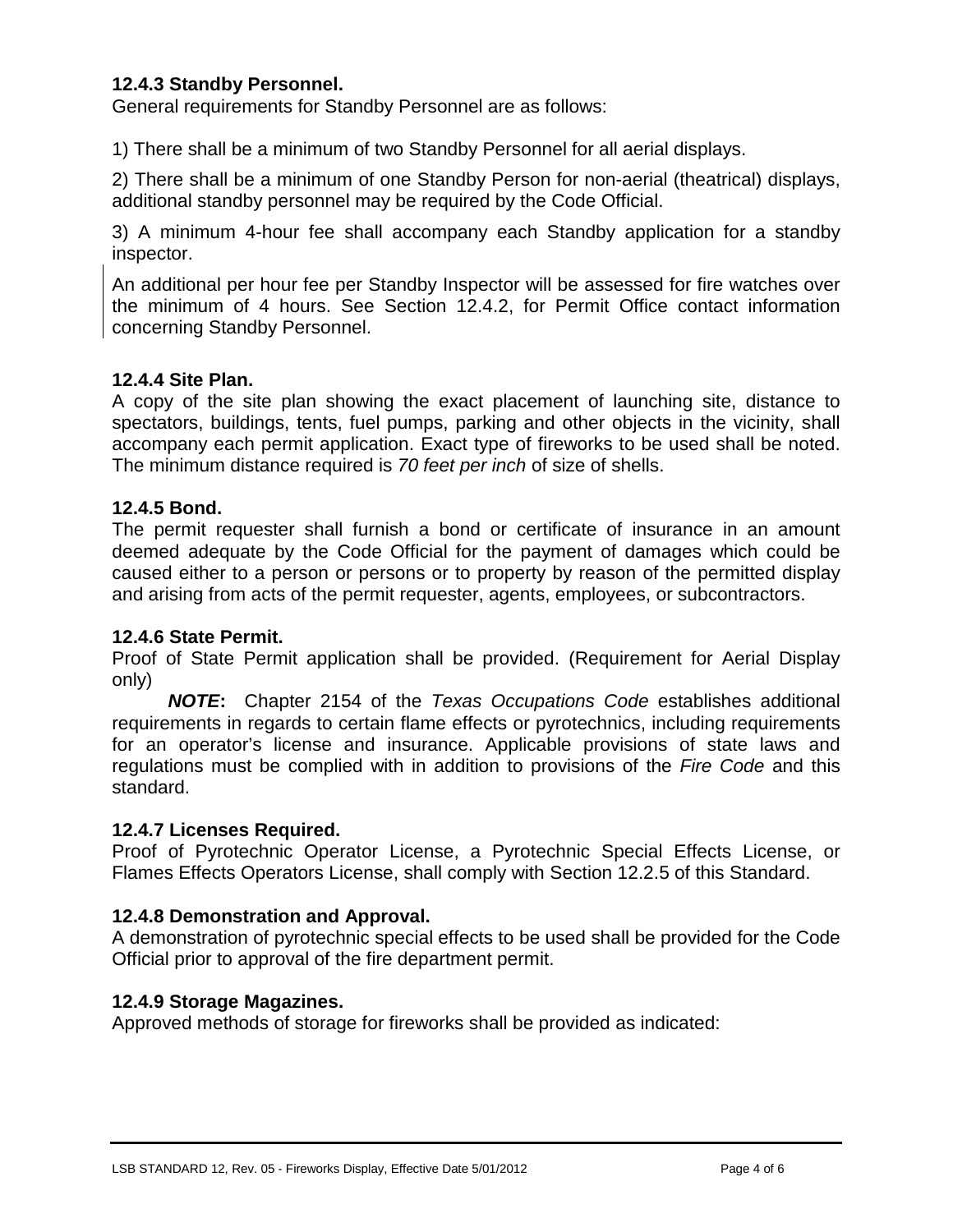#### 12.4.9.1 within Buildings.

Explosives stored within a building shall not exceed 50 pounds. Low explosives stored within a building shall be stored in a Type 2 or Type 4 magazine. High explosives shall be stored in a Type 2 magazine.

#### 12.4.9.2 Outside of buildings.

Pyrotechnic special effects material, which is to be stored outdoors shall be stored in a Type 2 or Type 4 magazine. Pyrotechnic special effects material which is classified as a high explosive, including detonating cord and detonators that will mass detonate, such as fuse caps, shall be stored in a Type 2 magazine. When a Type 4 magazine is used for outdoor storage, such storage shall be in a constantly attended location or, if unattended, shall have wheels removed or the magazine immobilized by kingpin locking devices or by other approved security measures. When a quantity in excess of 50 pounds of explosive materials is stored outside of a building, such storage shall be located in accordance with nationally recognized standards.

#### <span id="page-6-0"></span>**12.4.10 Security and barriers.**

The Code Official is authorized to require security personnel and/or rope barriers, fences, signs, or other devices to be installed around the display area to aid in crowd control.

#### <span id="page-6-1"></span>**12.4.11 Display discontinued.**

If the Code Official or the pyrotechnic operator determines that there is a lack of crowd control or that the crowd is in danger, the display shall be immediately discontinued. If any time high winds, weather conditions or the immediate surrounding environment creates a danger, the display shall be stopped, postponed or cancelled until conditions are acceptable to the Code Official.